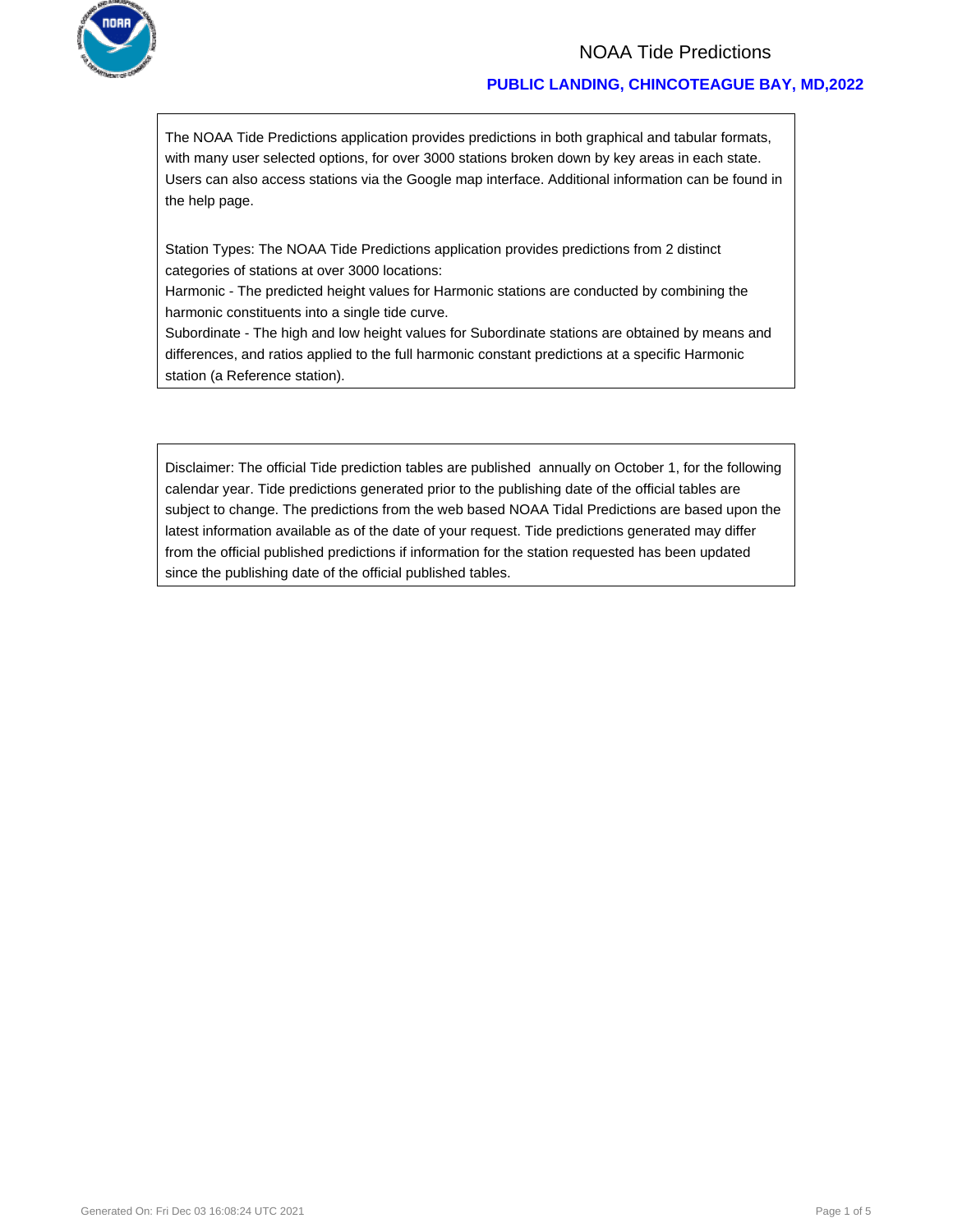

#### **NOAA Tide Predictions**

## Time Zone: LST\_LDT **PUBLIC LANDING, CHINCOTEAGUE BAY, MD,2022**  Datum: MLLW **( 38 08.9N / 75 17.1W )**

**Times and Heights of High and Low Waters** 

| January                                                                            |                                       |                                                                              |                                |                                                                                         |                                   | <b>February</b>                                                       |                                      | <b>March</b>                                                                  |                                        |                                                                             |                                       |  |  |
|------------------------------------------------------------------------------------|---------------------------------------|------------------------------------------------------------------------------|--------------------------------|-----------------------------------------------------------------------------------------|-----------------------------------|-----------------------------------------------------------------------|--------------------------------------|-------------------------------------------------------------------------------|----------------------------------------|-----------------------------------------------------------------------------|---------------------------------------|--|--|
| Time                                                                               | Height                                | Time                                                                         | Height                         | Time                                                                                    | Height                            | Time                                                                  |                                      | Time                                                                          | Height                                 | Time                                                                        | Height                                |  |  |
| h m<br>1<br>04:26 AM -0.3<br>10:57 AM 0.6<br>Sa 05:36 PM 0.0<br>10:34 PM 0.3       | ft<br>cm<br>-9<br>18<br>$\Omega$<br>9 | h m<br>16 04:50 AM -0.2<br>11:15 AM 0.4<br>Su 05:53 PM 0.0<br>10:45 PM 0.2   | ft<br>cm<br>-6<br>12<br>0<br>6 | h m<br>1<br>05:58 AM -0.3<br>12:33 PM 0.5<br>Tu 07:00 PM -0.1<br>$\bullet$              | ft<br>cm<br>-9<br>15<br>-3        | h m<br>1605:55 AM -0.2<br>12:13 PM 0.4<br>W 06:48 PM 0.0<br>O         | ft<br>cm<br>-6<br>12<br>$\Omega$     | h m<br>1<br>04:51 AM -0.2<br>11:19 AM 0.5<br>Tu 05:45 PM 0.0<br>11:05 PM 0.4  | ft<br>cm<br>-6<br>15<br>$\Omega$<br>12 | h m<br>1605:46 AM 0.0<br>11:52 AM 0.5<br>W 06:29 PM 0.1<br>11:51 PM         | ft<br>cm<br>0<br>15<br>3<br>0.5<br>15 |  |  |
| 2<br>05:17 AM -0.3<br>11:56 AM 0.6<br>Su 06:32 PM 0.0<br>11:31 PM 0.3<br>$\bullet$ | -9<br>18<br>$\Omega$<br>9             | 1705:33 AM -0.2<br>12:00 PM 0.4<br>M 06:38 PM 0.0<br>11:33 PM 0.2<br>$\circ$ | -6<br>12<br>0<br>6             | 12:15 AM 0.3<br>06:52 AM -0.3<br>W 01:13 PM 0.5<br>07:42 PM -0.1                        | 9<br>-9<br>15<br>-3               | 17 12:02 AM 0.3<br>06:40 AM -0.2<br>Th 12:50 PM 0.5<br>07:26 PM       | 9<br>-6<br>15<br>0.0<br>0            | 2<br>05:44 AM -0.1<br>12:06 PM 0.5<br>W 06:30 PM 0.0<br>$\bullet$             | -3<br>15<br>$\Omega$                   | 1706:33 AM 0.0<br>12:34 PM 0.5<br>Th 07:10 PM 0.1                           | $\mathbf 0$<br>15<br>3                |  |  |
| 3<br>06:12 AM -0.3<br>12:48 PM 0.6<br>M 07:22 PM -0.1                              | -9<br>18<br>-3                        | 1806:17 AM -0.2<br>12:40 PM 0.4<br>Tu 07:19 PM 0.0                           | -6<br>12<br>0                  | 01:06 AM 0.3<br>07:41 AM -0.2<br>Th 01:48 PM 0.5<br>08:24 PM -0.1                       | 9<br>-6<br>15<br>-3               | 18 12:50 AM 0.4<br>07:24 AM -0.1<br>01:25 PM 0.5<br>08:02 PM -0.1     | 12<br>$-3$<br>15<br>-3               | 12:03 AM 0.4<br>06:37 AM -0.1<br>Th 12:45 PM 0.5<br>07:11 PM 0.0              | 12<br>-3<br>15<br>∩                    | <b>18</b> 12:43 AM 0.5<br>07:22 AM 0.0<br>01:16 PM 0.6<br>07:49 PM 0.0<br>O | 15<br>0<br>18<br>0                    |  |  |
| 12:28 AM 0.3<br>4<br>07:05 AM -0.3<br>Tu 01:32 PM 0.5<br>08:08 PM -0.1             | 9<br>-9<br>15<br>-3                   | 19 12:22 AM 0.2<br>06:59 AM -0.2<br>W 01:16 PM 0.4<br>07:57 PM 0.0           | 6<br>-6<br>12<br>0             | 01:52 AM 0.3<br>4<br>08:29 AM -0.2<br>F<br>02:23 PM 0.4<br>09:06 PM -0.1                | 9<br>-6<br>12<br>-3               | 1901:34 AM 0.4<br>08:07 AM -0.1<br>Sa 02:00 PM 0.5<br>08:39 PM -0.1   | 12<br>-3<br>15<br>-3                 | 12:53 AM 0.5<br>4<br>07:25 AM -0.1<br>F<br>01:18 PM 0.5<br>07:49 PM -0.1      | 15<br>$-3$<br>15<br>-3                 | 1901:34 AM 0.6<br>08:09 AM 0.0<br>Sa 01:55 PM 0.6<br>08:26 PM 0.0           | 18<br>$\Omega$<br>18<br>0             |  |  |
| 5<br>01:19 AM 0.3<br>07:56 AM -0.3<br>W 02:13 PM 0.5<br>08:55 PM -0.1              | 9<br>-9<br>15<br>-3                   | 2001:06 AM 0.3<br>07:39 AM -0.2<br>Th 01:51 PM 0.4<br>08:36 PM -0.1          | 9<br>-6<br>12<br>-3            | 5<br>02:39 AM 0.3<br>09:20 AM -0.1<br>Sa 03:01 PM 0.4<br>09:52 PM -0.1                  | 9<br>-3<br>12<br>-3               | 2002:19 AM 0.4<br>08:56 AM -0.1<br>Su 02:38 PM 0.4<br>09:22 PM -0.1   | 12<br>-3<br>12<br>-3                 | 01:35 AM 0.5<br>08:10 AM 0.0<br>Sa 01:50 PM 0.5<br>08:27 PM -0.1              | 15<br>$\Omega$<br>15<br>-3             | 2002:20 AM 0.6<br>08:56 AM 0.0<br>Su 02:32 PM 0.5<br>09:04 PM 0.0           | 18<br>0<br>15<br>0                    |  |  |
| 02:07 AM 0.3<br>6<br>08:48 AM -0.2<br>Th 02:55 PM 0.5<br>09:45 PM -0.1             | 9<br>-6<br>15<br>-3                   | 21 01:48 AM 0.3<br>08:20 AM -0.2<br>F<br>02:28 PM 0.4<br>09:18 PM -0.1       | 9<br>-6<br>12<br>-3            | 03:33 AM 0.3<br>6<br>10:16 AM -0.1<br>Su 03:45 PM 0.3<br>10:39 PM -0.2                  | 9<br>-3<br>9<br>-6                | 21 03:12 AM 0.4<br>09:54 AM 0.0<br>M 03:23 PM 0.4<br>10:10 PM         | 12<br>$\Omega$<br>12<br>$-0.1$<br>-3 | 02:16 AM 0.5<br>6<br>08:56 AM 0.0<br>Su 02:24 PM 0.4<br>09:08 PM -0.1         | 15<br>$\Omega$<br>12<br>-3             | 21 03:05 AM 0.6<br>09:45 AM 0.1<br>M 03:11 PM 0.5<br>09:46 PM 0.0           | 18<br>3<br>15<br>0                    |  |  |
| 7<br>03:00 AM 0.3<br>09:44 AM -0.2<br>F<br>03:42 PM 0.4<br>10:35 PM -0.1           | 9<br>-6<br>12<br>-3                   | 22 02:35 AM 0.3<br>09:08 AM -0.2<br>Sa 03:10 PM 0.4<br>10:03 PM -0.1         | 9<br>-6<br>12<br>-3            | 04:34 AM 0.3<br>11:09 AM 0.0<br>M 04:34 PM 0.3<br>11:23 PM -0.2                         | 9<br>$\Omega$<br>9<br>-6          | $2204:14$ AM $0.5$<br>10:55 AM 0.0<br>Tu 04:17 PM 0.4<br>11:01 PM     | 15<br>$\Omega$<br>12<br>$-0.1$<br>-3 | 03:00 AM 0.5<br>09:48 AM 0.0<br>M 03:03 PM 0.4<br>09:54 PM 0.0                | 15<br>$\Omega$<br>12<br>∩              | 2203:54 AM 0.6<br>10:42 AM 0.1<br>Tu 03:55 PM 0.5<br>10:37 PM 0.0           | 18<br>3<br>15<br>0                    |  |  |
| 8<br>04:04 AM 0.3<br>10:43 AM -0.1<br>Sa 04:32 PM 0.4<br>11:20 PM -0.1             | 9<br>-3<br>12<br>-3                   | 23 03:31 AM 0.3<br>10:08 AM -0.1<br>Su 03:58 PM 0.4<br>10:49 PM -0.2         | 9<br>-3<br>12<br>-6            | 8<br>05:30 AM 0.3<br>12:00 PM 0.0<br>Tu 05:22 PM 0.3<br>$\bullet$                       | 9<br>$\Omega$<br>9                | 23 05:16 AM 0.5<br>11:52 AM 0.0<br>W 05:12 PM 0.3<br>∩ 11:52 PM -0.2  | 15<br>$\Omega$<br>9<br>-6            | 03:53 AM 0.5<br>10:41 AM 0.1<br>Tu 03:51 PM 0.4<br>10:43 PM 0.0               | 15<br>3<br>12<br><sup>n</sup>          | 23 04:54 AM 0.6<br>11:43 AM 0.1<br>W 04:49 PM 0.5<br>11:35 PM 0.0           | 18<br>3<br>15<br>0                    |  |  |
| 9<br>05:10 AM 0.3<br>11:37 AM -0.1<br>Su 05:18 PM 0.3<br>◐                         | 9<br>-3<br>9                          | 24 04:36 AM 0.3<br>11:08 AM -0.1<br>M 04:50 PM 0.3<br>11:33 PM -0.2          | 9<br>-3<br>9<br>-6             | 9<br>12:09 AM -0.1<br>06:22 AM 0.4<br>W 12:57 PM 0.0<br>06:09 PM 0.3                    | -3<br>12<br>0<br>9                | 24 06:16 AM 0.5<br>12:56 PM 0.1<br>Th 06:06 PM 0.3                    | 15<br>3<br>9                         | 04:50 AM 0.5<br>9<br>11:31 AM 0.1<br>W 04:45 PM 0.4<br>11:30 PM 0.0           | 15<br>3<br>12<br>$\Omega$              | 24 05:58 AM 0.6<br>12:40 PM 0.2<br>Th 05:50 PM 0.4                          | 18<br>6<br>12                         |  |  |
| <b>10</b> 12:04 AM $-0.2$<br>06:08 AM 0.3<br>M 12:32 PM 0.0<br>06:02 PM 0.3        | -6<br>9<br>0<br>9                     | 25 05:37 AM 0.4<br>12:07 PM -0.1<br>Tu 05:40 PM 0.3<br>$\Omega$              | 12<br>-3<br>9                  | <b>10</b> 01:01 AM -0.1<br>07:19 AM 0.4<br>Th 02:08 PM 0.0<br>06:58 PM 0.2              | -3<br>12<br>0<br>6                | 25 12:51 AM -0.1<br>07:21 AM 0.5<br>F<br>02:13 PM 0.1<br>07:04 PM 0.3 | -3<br>15<br>3<br>9                   | 1005:43 AM 0.5<br>12:22 PM 0.1<br>Th 05:36 PM 0.4<br>0                        | 15<br>3<br>12                          | 25 12:32 AM 0.0<br>06:58 AM 0.6<br>01:40 PM 0.2<br>$06:49 \text{ PM}$       | 0<br>18<br>6<br>12<br>0.4             |  |  |
| <b>11</b> 12:52 AM -0.2<br>07:05 AM 0.3<br>Tu 01:39 PM 0.0<br>06:46 PM 0.3         | -6<br>9<br>0<br>9                     | 26 12:21 AM -0.2<br>06:36 AM 0.4<br>W 01:15 PM 0.0<br>06:30 PM 0.3           | -6<br>12<br>0<br>9             | 11 02:03 AM -0.1<br>08:23 AM 0.4<br>F<br>03:10 PM 0.0<br>07:55 PM 0.2                   | -3<br>$12 \overline{ }$<br>0<br>6 | 26 02:02 AM -0.2<br>08:33 AM 0.5<br>Sa 03:18 PM 0.1<br>08:11 PM 0.3   | -6<br>15<br>3<br>9                   | 11 12:20 AM 0.0<br>06:36 AM 0.5<br>F<br>01:24 PM 0.2<br>06:26 PM 0.4          | $\Omega$<br>15<br>6<br>12              | $2601:32$ AM 0.0<br>08:01 AM 0.6<br>Sa 02:52 PM 0.2<br>07:50 PM             | 0<br>18<br>6<br>0.4<br>12             |  |  |
| 1201:48 AM -0.2<br>08:11 AM 0.3<br>W 02:49 PM 0.0<br>07:37 PM 0.2                  | -6<br>9<br>0<br>6                     | 27 01:19 AM -0.2<br>07:42 AM 0.4<br>Th 02:32 PM 0.0<br>07:26 PM 0.3          | 0<br>9                         | $\frac{16}{12}$ 12 02:59 AM -0.1<br>$09.18$ AM $0.4$<br>Sa 03:56 PM 0.0<br>08:50 PM 0.2 | -3<br>12 <sub>1</sub><br>0<br>6   | 27 03:06 AM -0.2<br>09:34 AM 0.5<br>Su 04:09 PM 0.0<br>09:13 PM 0.3   | -6<br>15<br>0<br>9                   | 1201:20 AM 0.0<br>$07:36$ AM $0.5$<br>Sa 02:34 PM 0.2<br>07:22 PM 0.4         | $\Omega$<br>6<br>12                    | 27 02:43 AM 0.0<br>09:12 AM 0.6<br>15   Su 04:00 PM 0.2<br>09:00 PM 0.5     | 0<br>18<br>15                         |  |  |
| 1302:42 AM -0.2<br>09:06 AM 0.4<br>Th 03:40 PM 0.0<br>08:31 PM 0.2                 | -6<br>12<br>0<br>6                    | 28 02:24 AM -0.3<br>08:49 AM 0.4<br>F<br>03:33 PM 0.0<br>08:28 PM 0.2        | -9<br>12<br>0<br>6             | <b>13</b> 03:45 AM -0.2<br>10:03 AM 0.4<br>Su 04:38 PM 0.0<br>09:37 PM 0.3              | -6<br>12<br>0<br>9                | 28 04:00 AM -0.2<br>10:27 AM 0.5<br>M 04:56 PM 0.0<br>10:09 PM 0.4    | -6<br>15<br>0<br>12                  | 1303:25 AM 0.0<br>09:39 AM 0.5<br>Su 04:27 PM 0.1<br>09:21 PM 0.4             | 0<br>15<br>3<br>12                     | 28 03:52 AM 0.0<br>10:13 AM 0.6<br>M 04:49 PM 0.1<br>10:07 PM 0.5           | 0<br>18<br>3<br>15                    |  |  |
| 14 03:28 AM -0.2<br>09:49 AM 0.4<br>F<br>04:22 PM 0.0<br>09:18 PM 0.2              | -6<br>12<br>0<br>6                    | 29 03:21 AM -0.3<br>09:48 AM 0.5<br>Sa 04:25 PM 0.0<br>09:25 PM 0.2          | -9<br>15<br>0<br>6             | <b>14</b> 04:27 AM -0.2<br>10:46 AM 0.4<br>M 05:22 PM 0.0<br>10:23 PM 0.3               | -6<br>12<br>0<br>9                |                                                                       |                                      | <b>14</b> 04:19 AM 0.0<br>10:28 AM 0.5<br>M 05:08 PM 0.1<br>10:14 PM 0.4      | 0<br>15<br>3<br>12                     | 29 04:48 AM 0.0<br>11:01 AM 0.6<br>Tu 05:31 PM 0.1<br>11:02 PM 0.5          | 0<br>18<br>3<br>15                    |  |  |
| 1504:09 AM -0.2<br>10:30 AM 0.4<br>Sa 05:06 PM 0.0<br>10:01 PM 0.2                 | -6<br>12<br>0<br>6                    | $3004:12$ AM $-0.3$<br>10:44 AM 0.5<br>Su 05:18 PM -0.1<br>10:19 PM 0.3      | -9<br>15<br>-3<br>9            | 15 05:10 AM -0.2<br>11:31 AM 0.4<br>Tu 06:07 PM 0.0<br>11:11 PM 0.3                     | -6<br>12<br>0<br>9                |                                                                       |                                      | <b>15</b> 05:03 AM 0.0<br>$11:10$ AM $0.5$<br>Tu 05:48 PM 0.1<br>11:02 PM 0.4 | 0<br>15<br>3<br>12                     | 30 05:38 AM 0.0<br>11:44 AM 0.6<br>W 06:13 PM 0.1<br>11:56 PM 0.6           | 0<br>18<br>3<br>18                    |  |  |
|                                                                                    |                                       | 31 05:03 AM -0.3<br>11:41 AM 0.5<br>M 06:11 PM -0.1<br>11:16 PM 0.3          | -9<br>15<br>-3<br>9            |                                                                                         |                                   |                                                                       |                                      |                                                                               |                                        | 31 06:29 AM 0.0<br>12:26 PM 0.6<br>Th 06:55 PM 0.1                          | 0<br>18<br>3                          |  |  |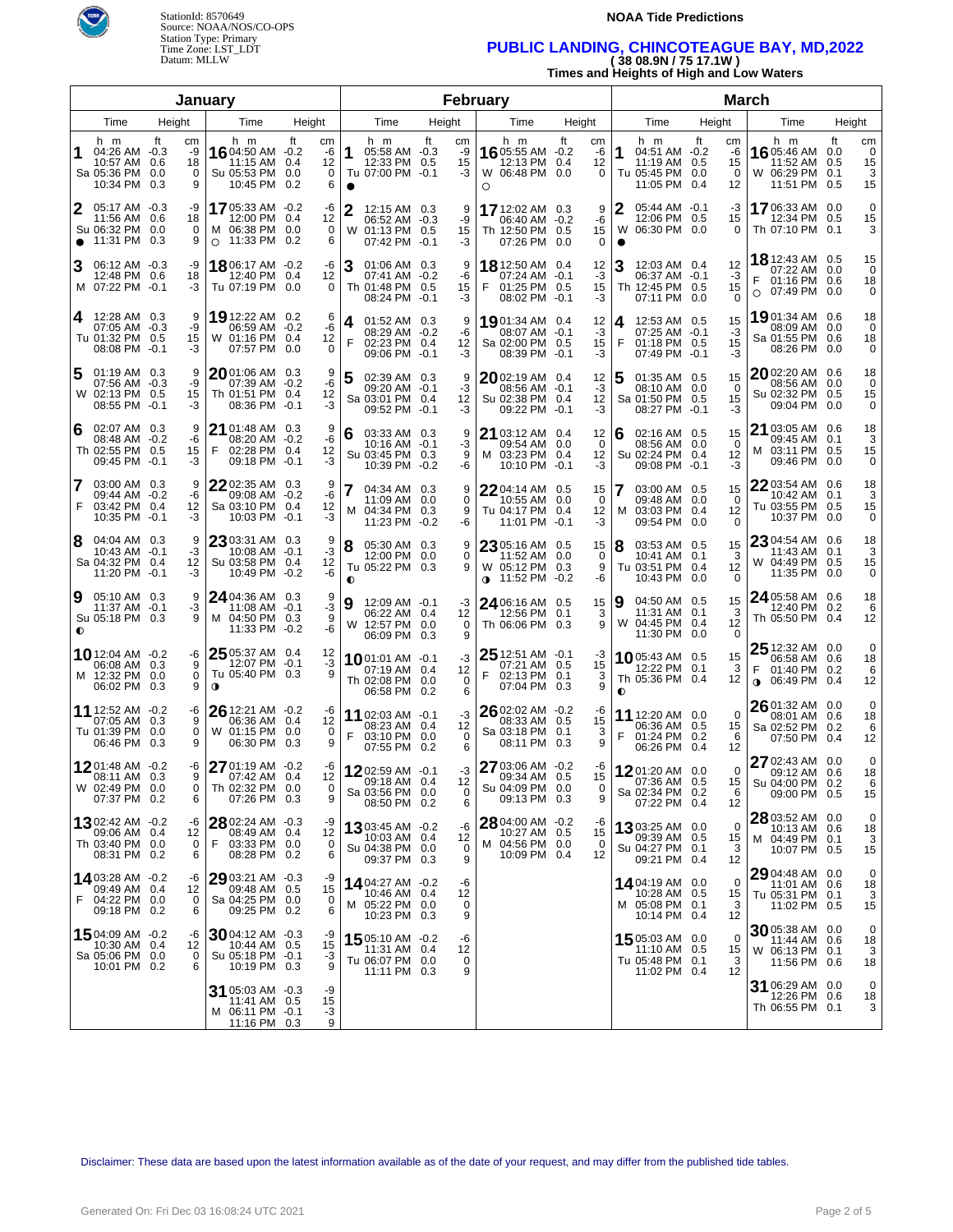

#### **NOAA Tide Predictions**

### Time Zone: LST\_LDT **PUBLIC LANDING, CHINCOTEAGUE BAY, MD,2022**  Datum: MLLW **( 38 08.9N / 75 17.1W )**

**Times and Heights of High and Low Waters** 

| <b>April</b>                                                                                                                                                                                                         |                                       |                                                                         | May                                   |                                                                            | June                                                       |                                                                                   |                                              |                                                                              |                                                            |  |
|----------------------------------------------------------------------------------------------------------------------------------------------------------------------------------------------------------------------|---------------------------------------|-------------------------------------------------------------------------|---------------------------------------|----------------------------------------------------------------------------|------------------------------------------------------------|-----------------------------------------------------------------------------------|----------------------------------------------|------------------------------------------------------------------------------|------------------------------------------------------------|--|
| Time<br>Height<br>Time                                                                                                                                                                                               | Height                                |                                                                         | Time<br>Height                        |                                                                            | Height                                                     | Time                                                                              | Height                                       | Time                                                                         | Height                                                     |  |
| ft<br>h m<br>h m<br>cm<br>1<br>16 12:23 AM 0.7<br>12:50 AM<br>18<br>0.6<br>07:20 AM<br>3<br>07:03 AM 0.1<br>0.1<br>F<br>01:06 PM<br>Sa 12:37 PM 0.6<br>0.6<br>18<br>07:36 PM<br>07:10 PM<br>3<br>0.1<br>$\circ$<br>● | ft<br>cm<br>21<br>3<br>18<br>0.1<br>3 | h m<br>1<br>01:16 AM 0.7<br>07:49 AM 0.2<br>Su 01:03 PM 0.5<br>07:39 PM | ft<br>cm<br>21<br>6<br>15<br>0.1<br>3 | h m<br><b>16</b> 12:58 AM<br>07:39 AM<br>M 12:50 PM<br>07:23 PM<br>$\circ$ | ft<br>cm<br>24<br>0.8<br>0.2<br>6<br>0.6<br>18<br>0.0<br>0 | h m<br>02:08 AM 0.7<br>1<br>08:51 AM<br>W<br>01:54 PM 0.5<br>08:29 PM             | ft<br>cm<br>21<br>0.2<br>6<br>15<br>0.1<br>3 | h m<br><b>16</b> 02:26 AM<br>09:05 AM<br>Th 02:11 PM<br>08:47 PM             | ft<br>cm<br>24<br>0.8<br>0.2<br>6<br>0.5<br>15<br>0<br>0.0 |  |
| 01:37 AM 0.6<br>1701:16 AM 0.7<br>2<br>18<br>3<br>08:08 AM<br>0.1<br>07:55 AM 0.1<br>Sa 01:42 PM<br>Su 01:22 PM 0.6<br>0.5<br>15<br>08:14 PM<br>0.0<br>07:52 PM<br>$\Omega$                                          | 21<br>3<br>18<br>0.0<br>$\Omega$      | 2<br>01:54 AM 0.7<br>08:31 AM 0.2<br>M 01:43 PM 0.5<br>08:18 PM 0.1     | 21<br>6<br>15<br>3                    | 1701:50 AM<br>08:31 AM<br>Tu 01:40 PM<br>08:12 PM                          | 0.8<br>24<br>0.2<br>6<br>0.6<br>18<br>0.0<br>$\Omega$      | 02:44 AM 0.7<br>09:33 AM<br>Th 02:34 PM 0.5<br>09:08 PM                           | 21<br>0.2<br>6<br>15<br>0.1<br>3             | 1703:12 AM 0.8<br>09:56 AM 0.2<br>F<br>03:01 PM 0.5<br>09:41 PM              | 24<br>6<br>15<br>0.0<br>0                                  |  |
| 3<br>02:16 AM 0.6<br>1802:05 AM 0.8<br>18<br>3<br>08:44 AM 0.1<br>08:51 AM 0.1<br>Su 02:16 PM 0.5<br>02:05 PM 0.6<br>15<br>м<br>08:51 PM<br>0.0<br>$\Omega$<br>08:35 PM 0.0                                          | 24<br>3<br>18<br>$\Omega$             | 3<br>02:29 AM 0.7<br>09:12 AM 0.2<br>Tu 02:21 PM 0.5<br>08:55 PM 0.1    | 21<br>6<br>15<br>3                    | 1802:38 AM<br>09:21 AM<br>W 02:27 PM<br>09:02 PM                           | 0.8<br>24<br>0.2<br>6<br>0.6<br>18<br>0.0<br>$\Omega$      | 03:23 AM 0.7<br>10:19 AM 0.2<br>F<br>03:14 PM 0.5<br>09:51 PM                     | 21<br>6<br>15<br>0.1<br>3                    | 1804:00 AM 0.8<br>10:51 AM 0.2<br>Sa 03:55 PM 0.5<br>10:41 PM                | 24<br>6<br>15<br>0.0<br>0                                  |  |
| 02:52 AM 0.7<br>21<br>1902:51 AM 0.8<br>4<br>09:34 AM 0.2<br>6<br>09:34 AM 0.2<br>02:51 PM 0.5<br>Tu 02:47 PM 0.6<br>15<br>M<br>09:28 PM<br>0.1<br>3<br>09:20 PM 0.0                                                 | 24<br>6<br>18<br>$\Omega$             | 4<br>03:05 AM 0.7<br>09:56 AM 0.2<br>W 02:59 PM 0.5<br>09:36 PM 0.1     | 21<br>6<br>15<br>3                    | 1903:26 AM<br>10:15 AM<br>Th 03:15 PM<br>09:56 PM                          | 0.8<br>24<br>0.2<br>6<br>0.5<br>15<br>0.0<br>$\Omega$      | 04:07 AM 0.7<br>4<br>11:11 AM 0.2<br>Sa 04:01 PM 0.5<br>10:44 PM                  | 21<br>6<br>15<br>0.1<br>3                    | 19 04:55 AM 0.7<br>11:45 AM 0.1<br>Su 05:02 PM 0.5<br>11:42 PM               | 21<br>3<br>15<br>3<br>0.1                                  |  |
| 03:31 AM 0.7<br>21<br>$2003:39$ AM 0.8<br>5<br>10:21 AM 0.2<br>6<br>10:30 AM 0.2<br>Tu 03:28 PM 0.5<br>03:32 PM 0.6<br>15<br>W<br>10:11 PM<br>0.1<br>3<br>10:13 PM 0.0                                               | 24<br>6<br>18<br>$\Omega$             | 5<br>03:47 AM 0.7<br>10:46 AM 0.3<br>Th 03:40 PM 0.5<br>10:23 PM 0.1    | 21<br>9<br>15<br>3                    | 2004:19 AM<br>11:14 AM<br>F<br>04:10 PM<br>10:59 PM                        | 0.8<br>24<br>0.2<br>6<br>0.5<br>15<br>0.0<br>$\Omega$      | 04:59 AM 0.7<br>11:59 AM 0.2<br>Su 05:01 PM 0.5<br>11:40 PM                       | 21<br>6<br>15<br>0.1<br>3                    | 2005:50 AM 0.7<br>12:33 PM 0.1<br>M 06:13 PM 0.5                             | 21<br>3<br>15                                              |  |
| 21 04:36 AM 0.8<br>04:16 AM 0.6<br>6<br>18<br>11:13 AM 0.2<br>6<br>11:30 AM 0.2<br>W 04:12 PM 0.5<br>Th 04:27 PM 0.5<br>15<br>11:02 PM<br>0.1<br>3<br>11:15 PM 0.0                                                   | 24<br>6<br>15<br>$\Omega$             | 04:37 AM 0.7<br>6<br>11:38 AM 0.3<br>F<br>04:31 PM 0.5<br>11:19 PM 0.1  | 21<br>9<br>15<br>3                    | <b>21</b> 05:21 AM<br>12:10 PM<br>Sa 05:19 PM                              | 0.7<br>21<br>0.2<br>6<br>0.5<br>15                         | 05:52 AM 0.7<br>6<br>12:43 PM 0.2<br>M 06:03 PM 0.5                               | 21<br>6<br>15                                | 21 12:39 AM 0.1<br>06:37 AM 0.6<br>Tu 01:19 PM 0.1<br>$0$ 07:14 PM 0.6       | 3<br>18<br>3<br>18                                         |  |
| 22 05:41 AM 0.7<br>05:11 AM 0.6<br>18<br>12:04 PM 0.2<br>6<br>12:27 PM 0.2<br>Th 05:07 PM 0.5<br>05:33 PM 0.5<br>15<br>F<br>11:54 PM<br>0.1<br>3                                                                     | 21<br>6<br>15                         | 05:34 AM 0.7<br>12:27 PM 0.3<br>Sa 05:33 PM 0.5                         | 21<br>9<br>15                         | $22$ 12:01 AM $\,$ 0.1 $\,$<br>06:20 AM<br>Su 01:01 PM<br>∩ 06:27 PM       | 3<br>21<br>0.7<br>0.2<br>6<br>0.5<br>15                    | 7<br>12:32 AM 0.1<br>06:40 AM 0.6<br>Tu 01:27 PM 0.2<br>06:59 PM 0.5<br>$\bullet$ | 3<br>18<br>6<br>15                           | 22 01:37 AM 0.2<br>07:21 AM 0.6<br>W 02:10 PM 0.1<br>08:18 PM 0.6            | 6<br>18<br>3<br>18                                         |  |
| 23 12:16 AM 0.1<br>8<br>06:08 AM 0.6<br>18<br>06:41 AM 0.7<br>6<br>12:53 PM 0.2<br>Sa 01:22 PM 0.2<br>F<br>06:05 PM 0.5<br>15<br><b>0</b> 06:38 PM 0.5                                                               | 3<br>21<br>6<br>15                    | 8<br>12:12 AM 0.1<br>06:27 AM 0.7<br>Su 01:15 PM 0.3<br>06:30 PM 0.5    | 3<br>21<br>9<br>15                    | 23 12:59 AM<br>07:11 AM<br>M 01:54 PM<br>07:31 PM                          | 3<br>- 0.1<br>21<br>0.7<br>0.2<br>6<br>15<br>0.5           | 01:27 AM 0.2<br>8<br>07:25 AM 0.6<br>02:16 PM 0.2<br>W<br>07:56 PM 0.6            | 6<br>18<br>6<br>18                           | 23 02:46 AM 0.2<br>08:06 AM 0.5<br>Th 03:05 PM 0.1<br>09:28 PM 0.6           | 6<br>15<br>3<br>18                                         |  |
| 9<br>12:45 AM 0.1<br>3<br>24 01:16 AM 0.1<br>18<br>07:00 AM 0.6<br>07:39 AM 0.7<br>Sa 01:47 PM 0.2<br>6<br>Su 02:26 PM 0.2<br>$\bullet$ 06:57 PM 0.5<br>15<br>07:40 PM 0.5                                           | 3<br>21<br>6<br>15                    | 9<br>01:03 AM 0.2<br>07:16 AM 0.7<br>M 02:08 PM 0.2<br>$Q$ 07:24 PM 0.5 | 6<br>21<br>6<br>15                    | 24 02:02 AM 0.2<br>08:01 AM<br>Tu 02:53 PM<br>08:41 PM                     | 6<br>0.6<br>18<br>0.1<br>3<br>0.6<br>18                    | 02:35 AM 0.2<br>19<br>08:12 AM 0.6<br>Th 03:08 PM 0.1<br>08:58 PM 0.6             | 6<br>18<br>3<br>18                           | 24 03:55 AM 0.2<br>08:55 AM 0.5<br>F<br>03:55 PM 0.1<br>10:21 PM 0.6         | 6<br>15<br>3<br>18                                         |  |
| 25 02:24 AM 0.1<br>$10$ 01:39 AM 0.1<br>3<br>07:54 AM 0.6<br>18<br>08:40 AM 0.7<br>Su 02:52 PM<br>6<br>M 03:32 PM 0.2<br>0.2<br>15<br>07:51 PM 0.5<br>08:52 PM 0.5                                                   | 3<br>21<br>6<br>15                    | 1002:02 AM 0.2<br>08:06 AM 0.6<br>Tu 03:05 PM 0.2<br>08:23 PM 0.5       | 6<br>18<br>6<br>15                    | $2503:14$ AM 0.2<br>08:53 AM<br>W 03:47 PM<br>09:52 PM                     | 6<br>0.6<br>18<br>0.1<br>3<br>0.6<br>18                    | 1003:44 AM 0.2<br>09:04 AM 0.6<br>F<br>03:56 PM 0.1<br>09:58 PM 0.7               | 6<br>18<br>3<br>21                           | $2504:46$ AM 0.2<br>09:44 AM 0.5<br>Sa 04:37 PM 0.1<br>11:02 PM 0.6          | 6<br>15<br>3<br>18                                         |  |
| 26 03:36 AM 0.1<br>11 02:45 AM 0.1<br>3<br>08:52 AM 0.6<br>18<br>09:40 AM 0.6<br>M 03:50 PM 0.2<br>6<br>Tu 04:22 PM 0.2<br>15<br>08:52 PM 0.5<br>10:02 PM 0.6                                                        | 3<br>18<br>6<br>18                    | 11 03:11 AM 0.2<br>08:58 AM 0.6<br>W 03:54 PM 0.2<br>09:25 PM 0.6       | 6<br>18<br>-6<br>18                   | 26 04:17 AM<br>09:41 AM<br>Th 04:29 PM<br>10:43 PM                         | 0.2<br>6<br>0.6<br>18<br>0.1<br>3<br>0.6<br>18             | 11 04:39 AM 0.2<br>09:54 AM 0.6<br>Sa 04:39 PM 0.0<br>10:51 PM 0.7                | 6<br>18<br>0<br>21                           | 26 05:30 AM 0.2<br>10:27 AM 0.5<br>Su 05:16 PM 0.1<br>11:42 PM 0.7           | 6<br>15<br>3<br>21                                         |  |
| 27 04:34 AM 0.1<br>12 03:47 AM 0.1<br>3<br>18  <br>10:25 AM 0.6<br>09:46 AM 0.6<br>Tu 04:34 PM 0.2<br>6<br>W 05:01 PM 0.1<br>15<br>09:51 PM 0.5<br>10:56 PM 0.6                                                      | 3 I<br>18<br>3<br>18                  | 1204:10 AM 0.2<br>09:47 AM 0.6<br>Th 04:34 PM 0.1<br>10:20 PM 0.6       | 6<br>18  <br>3<br>18                  | 27 05:06 AM 0.2<br>10:22 AM<br>F.<br>05:07 PM 0.1<br>11:26 PM 0.7          | 6<br>15<br>0.5<br>3<br>21                                  | $1205:31$ AM 0.2<br>10:41 AM 0.5<br>Su 05:21 PM 0.0<br>11:44 PM 0.8               | 6<br>15<br>0<br>24                           | 27 06:15 AM 0.3<br>11:08 AM 0.5<br>M 05:56 PM 0.1                            | 9<br>15<br>3                                               |  |
| 28 05:23 AM 0.2<br>1304:37 AM 0.1<br>3<br>10:30 AM 0.6<br>18<br>11:03 AM 0.6<br>W 05:12 PM 0.2<br>6<br>Th 05:39 PM 0.1<br>10:42 PM 0.6<br>18<br>11:44 PM 0.6                                                         | 6<br>18<br>3<br>18                    | 1305:00 AM 0.2<br>10:31 AM 0.6<br>F<br>05:12 PM 0.1<br>11:11 PM 0.7     | 6<br>18<br>3<br>21                    | 28 05:52 AM 0.2<br>11:00 AM 0.5<br>Sa 05:44 PM 0.1                         | 6<br>15<br>3                                               | <b>13</b> 06:25 AM 0.2<br>11:28 AM 0.5<br>M 06:07 PM 0.0                          | 6<br>15<br>0                                 | $2812:25$ AM 0.7<br>07:02 AM 0.3<br>Tu 11:52 AM 0.5<br>06:40 PM 0.1          | 21<br>9<br>15<br>3                                         |  |
| 29 06:12 AM 0.2<br>1405:23 AM 0.1<br>3<br>11:11 AM 0.6<br>11:40 AM 0.6<br>18<br>F<br>Th 05:49 PM 0.1<br>3<br>06:18 PM 0.1<br>11:31 PM 0.6<br>18                                                                      | 6<br>18<br>3                          | 1405:50 AM 0.2<br>11:13 AM 0.6<br>Sa 05:50 PM 0.0                       | 6<br>18<br>0                          | 29 12:08 AM<br>06:40 AM<br>Su 11:40 AM 0.5<br>06:24 PM 0.1                 | 21<br>0.7<br>0.2<br>6<br>15<br>3                           | 14 12:41 AM 0.8<br>07:22 AM 0.2<br>Tu 12:21 PM 0.5<br>$\circ$ 07:00 PM -0.1       | 24<br>6<br>15<br>-3                          | $2901:09$ AM 0.7<br>07:48 AM 0.3<br>W 12:40 PM 0.5<br>$\bullet$ 07:24 PM 0.1 | 21<br>9<br>15<br>3                                         |  |
| 30 12:32 AM 0.7<br>3<br>15 06:10 AM 0.1<br>07:02 AM 0.2<br>11:52 AM 0.6<br>18<br>Sa 12:21 PM 0.6<br>F 06:28 PM 0.1<br>3<br>06:58 PM 0.1<br>$\bullet$                                                                 | 21<br>6<br>18<br>3                    | 15 12:03 AM 0.8<br>06:44 AM 0.2<br>Su 11:59 AM 0.6<br>06:34 PM 0.0      | 24<br>6<br>18<br>0                    | 30 12:52 AM<br>07:28 AM<br>M 12:24 PM 0.5<br>07:07 PM 0.1                  | 0.7<br>21<br>0.2<br>6<br>15<br>3                           | 1501:37 AM 0.8<br>08:15 AM 0.2<br>W 01:18 PM 0.5<br>07:55 PM -0.1                 | 24<br>6<br>15<br>-3                          | 3001:48 AM 0.7<br>08:29 AM 0.3<br>Th 01:28 PM 0.5<br>08:07 PM 0.1            | 21<br>9<br>15<br>3                                         |  |
|                                                                                                                                                                                                                      |                                       |                                                                         |                                       | 31 01:32 AM<br>08:11 AM<br>Tu 01:11 PM 0.5<br>07:49 PM 0.1                 | 0.7<br>21<br>0.2<br>6<br>15<br>3                           |                                                                                   |                                              |                                                                              |                                                            |  |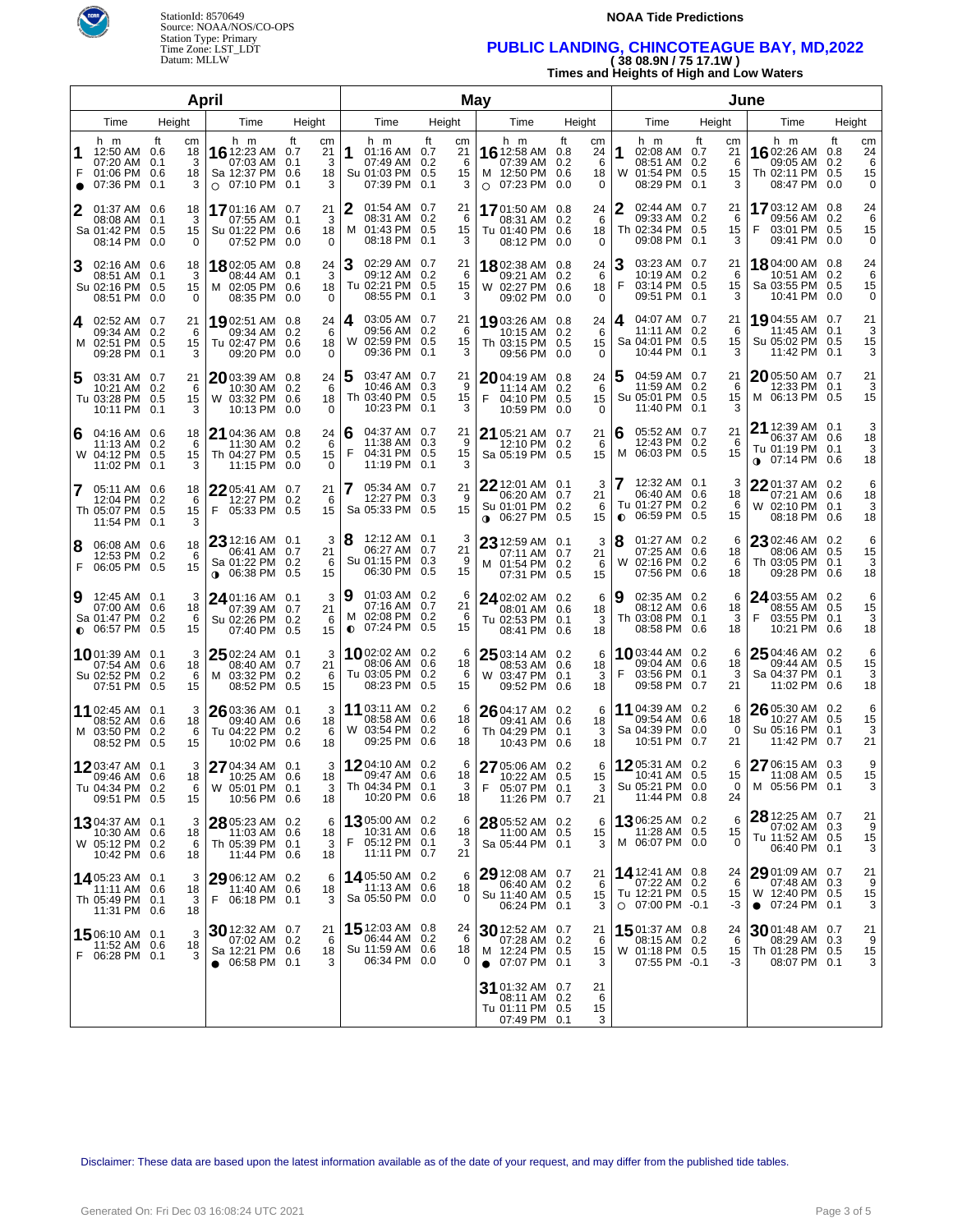

#### **NOAA Tide Predictions**

## Time Zone: LST\_LDT **PUBLIC LANDING, CHINCOTEAGUE BAY, MD,2022**  Datum: MLLW **( 38 08.9N / 75 17.1W )**

**Times and Heights of High and Low Waters** 

| July           |                                                                       |                                       |                                                                                  | <b>August</b>                         |                     |                                                                    |           |                          | <b>September</b>                                                                |                                              |           |                                                                    |                                         |                                                                                 |                            |
|----------------|-----------------------------------------------------------------------|---------------------------------------|----------------------------------------------------------------------------------|---------------------------------------|---------------------|--------------------------------------------------------------------|-----------|--------------------------|---------------------------------------------------------------------------------|----------------------------------------------|-----------|--------------------------------------------------------------------|-----------------------------------------|---------------------------------------------------------------------------------|----------------------------|
|                | Time                                                                  | Height                                | Time                                                                             | Height                                | Height<br>Time      |                                                                    |           | Time                     | Height                                                                          | Time                                         |           | Height                                                             | Time                                    | Height                                                                          |                            |
| F              | h m<br>02:24 AM 0.7<br>09:09 AM 0.2<br>02:11 PM 0.5<br>08:46 PM       | ft<br>cm<br>21<br>6<br>15<br>0.1<br>3 | h m<br>16 02:53 AM 0.8<br>09:31 AM 0.2<br>Sa 02:47 PM 0.6<br>09:26 PM            | ft<br>cm<br>24<br>6<br>18<br>0.0<br>0 | 1                   | h m<br>03:10 AM 0.8<br>09:57 AM 0.3<br>M 03:17 PM 0.7<br>09:51 PM  | ft<br>0.2 | cm<br>24<br>9<br>21<br>6 | h m<br>1603:41 AM 0.8<br>10:29 AM<br>Tu 04:13 PM 0.8<br>10:57 PM                | ft<br>cm<br>24<br>0.3<br>9<br>24<br>9<br>0.3 | 1         | h m<br>03:57 AM 0.8<br>10:40 AM 0.3<br>Th 04:43 PM 0.9<br>11:30 PM | ft<br>cm<br>24<br>9<br>27<br>12<br>-0.4 | h m<br>16 04:30 AM 0.8<br>11:23 AM 0.4<br>05:33 PM 0.9<br>F                     | ft<br>cm<br>24<br>12<br>27 |
| 2              | 03:00 AM 0.7<br>09:51 AM 0.2<br>Sa 02:52 PM 0.5<br>09:26 PM 0.1       | 21<br>6<br>15<br>3                    | 1703:34 AM 0.8<br>10:20 AM 0.2<br>Su 03:39 PM 0.6<br>10:22 PM 0.1                | 24<br>6<br>18<br>3                    | 2                   | 03:48 AM 0.8<br>10:40 AM 0.3<br>Tu 04:07 PM 0.7<br>10:46 PM 0.3    |           | 24<br>9<br>21<br>9       | <b>17</b> 04:24 AM 0.8<br>11:17 AM 0.3<br>W 05:15 PM 0.8<br>11:53 PM 0.4        | 24<br>-9<br>24<br>12                         | F         | 04:47 AM 0.8<br>11:32 AM 0.3<br>05:47 PM 0.9                       | 24<br>9<br>27                           | 17 12:18 AM 0.5<br>05:25 AM 0.8<br>Sa 12:14 PM 0.4<br>06:28 PM 0.9<br>$\bullet$ | 15<br>24<br>12<br>27       |
| 3              | 03:39 AM 0.7<br>10:37 AM 0.2<br>Su 03:37 PM 0.5<br>10:13 PM 0.1       | 21<br>6<br>15<br>3                    | 18804:19 AM 0.7<br>11:10 AM 0.2<br>M 04:41 PM 0.6<br>11:21 PM 0.2                | 21<br>6<br>18<br>6                    |                     | 04:33 AM 0.7<br>11:25 AM 0.2<br>W 05:09 PM 0.7<br>11:46 PM 0.3     |           | 21<br>6<br>21<br>9       | <b>18</b> 05:14 AM 0.7<br>12:04 PM 0.3<br>Th 06:14 PM 0.8                       | 21<br>- 9<br>24                              | $\bullet$ | 12:27 AM 0.5<br>05:44 AM 0.8<br>Sa 12:24 PM 0.3<br>06:47 PM 0.9    | 15<br>24<br>9<br>27                     | 18 01:08 AM 0.5<br>06:20 AM 0.8<br>Su 01:04 PM 0.4<br>07:21 PM 0.9              | 15<br>24<br>12<br>27       |
| 4              | 04:23 AM 0.7<br>11:23 AM 0.2<br>M 04:32 PM 0.5<br>11:10 PM 0.1        | 21<br>6<br>15<br>3                    | 19 05:09 AM 0.7<br>11:58 AM 0.1<br>Tu 05:49 PM 0.6                               | 21<br>3<br>18                         | 4                   | 05:24 AM 0.7<br>12:09 PM 0.2<br>Th 06:10 PM 0.7                    |           | 21<br>6<br>21            | 19 12:45 AM 0.4<br>06:04 AM 0.7<br>12:50 PM 0.3<br>$\bullet$ 07:07 PM 0.8       | 12<br>21<br>-9<br>24                         | 4         | 01:26 AM 0.5<br>06:40 AM 0.8<br>Su 01:19 PM 0.3<br>07:47 PM 0.9    | 15<br>24<br>9<br>27                     | 19 02:05 AM 0.6<br>07:11 AM 0.8<br>02:01 PM 0.4<br>M<br>08:18 PM 0.9            | 18<br>24<br>12<br>27       |
| 5              | 05:13 AM 0.7<br>12:07 PM 0.2<br>Tu 05:36 PM 0.5                       | 21<br>6<br>15                         | $20$ 12:18 AM 0.2<br>05:58 AM 0.6<br>W 12:42 PM 0.1<br>06:49 PM 0.6<br>$\bullet$ | 6<br>18<br>3<br>18                    | 5<br>F<br>$\bullet$ | 12:42 AM 0.3<br>06:14 AM 0.7<br>12:53 PM 0.2<br>07:07 PM 0.8       |           | 9<br>21<br>6<br>24       | $2001:39$ AM 0.4<br>06:52 AM 0.7<br>Sa 01:40 PM 0.3<br>08:01 PM 0.8             | 12<br>21<br>9<br>24                          | 5<br>м    | 02:35 AM 0.5<br>07:35 AM 0.8<br>02:26 PM 0.3<br>08:55 PM           | 15<br>24<br>9<br>0.9<br>27              | $20$ 03:14 AM 0.6<br>08:06 AM 0.8<br>Tu 03:07 PM 0.4<br>09:20 PM 0.9            | 18<br>24<br>12<br>27       |
| 6              | 12:06 AM 0.2<br>06:02 AM 0.6<br>W 12:47 PM 0.2<br>06:35 PM 0.6        | 6<br>18<br>6<br>18                    | 21 01:12 AM 0.3<br>06:42 AM 0.6<br>Th 01:28 PM 0.1<br>07:44 PM 0.7               | 9<br>18<br>3<br>21                    | 6                   | 01:43 AM 0.3<br>07:03 AM 0.7<br>Sa 01:44 PM 0.2<br>08:08 PM 0.8    |           | 9<br>21<br>6<br>24       | 21 02:45 AM 0.5<br>07:41 AM 0.7<br>Su 02:40 PM 0.3<br>09:04 PM 0.8              | 15<br>21<br>9<br>24                          | 6         | 03:46 AM 0.5<br>08:39 AM 0.8<br>Tu 03:35 PM 0.3<br>10:00 PM 1.0    | 15<br>24<br>9<br>30                     | 21 04:10 AM 0.5<br>09:06 AM 0.8<br>W 04:03 PM 0.4<br>10:11 PM 0.9               | 15<br>24<br>12<br>27       |
| 7<br>$\bullet$ | 01:01 AM 0.2<br>06:48 AM 0.6<br>Th 01:30 PM 0.1<br>07:31 PM 0.6       | 6<br>18<br>3<br>18                    | 22 02:13 AM 0.3<br>07:26 AM 0.6<br>F<br>02:20 PM 0.1<br>08:47 PM 0.7             | 9<br>18<br>3<br>21                    | 7                   | 02:55 AM 0.4<br>07:56 AM 0.6<br>Su 02:48 PM 0.2<br>09:14 PM 0.8    |           | 12<br>18<br>6<br>24      | 2203:52 AM 0.5<br>08:36 AM 0.7<br>M 03:40 PM 0.3<br>10:02 PM 0.8                | 15<br>21<br>9<br>24                          | W         | 04:41 AM 0.5<br>09:44 AM 0.8<br>04:33 PM 0.3<br>10:54 PM 1.0       | 15<br>24<br>9<br>30                     | 22 04:51 AM 0.5<br>10:01 AM 0.8<br>Th 04:49 PM 0.4<br>10:52 PM 0.9              | 15<br>24<br>12<br>27       |
| 8<br>F         | 02:05 AM 0.2<br>07:34 AM 0.6<br>02:22 PM 0.1<br>08:32 PM 0.7          | 6<br>18<br>3<br>21                    | 23 03:24 AM 0.3<br>08:14 AM 0.6<br>Sa 03:18 PM 0.1<br>09:48 PM 0.7               | 9<br>18<br>3<br>21                    | 8                   | 04:03 AM 0.4<br>08:56 AM 0.6<br>M 03:51 PM 0.1<br>10:16 PM 0.9     |           | 12<br>18<br>3<br>27      | 23 04:39 AM 0.5<br>09:33 AM 0.7<br>Tu 04:30 PM 0.3<br>10:47 PM 0.8              | 15<br>21<br>9<br>24                          | 8         | 05:27 AM 0.4<br>10:42 AM 0.8<br>Th 05:25 PM 0.3<br>11:44 PM 1.0    | 12<br>24<br>9<br>30                     | 23 05:29 AM 0.5<br>10:48 AM 0.8<br>05:31 PM 0.4<br>11:30 PM 0.9                 | 15<br>24<br>12<br>27       |
| 9              | 03:18 AM 0.2<br>08:25 AM 0.6<br>Sa 03:20 PM 0.1<br>09:35 PM 0.7       | 6<br>18<br>3<br>21                    | 24 04:22 AM 0.3<br>09:08 AM 0.5<br>Su 04:09 PM 0.1<br>10:34 PM 0.7               | 9<br>15<br>3<br>21                    | 9                   | 04:57 AM 0.4<br>09:56 AM 0.7<br>Tu 04:45 PM 0.1<br>11:12 PM 0.9    |           | 12<br>21<br>3<br>27      | 24 05:20 AM 0.4<br>10:22 AM 0.7<br>W 05:12 PM 0.3<br>11:27 PM 0.8               | 12<br>21<br>9<br>24                          | 9<br>F    | 06:14 AM 0.4<br>11:37 AM 0.8<br>06:17 PM 0.3                       | 12<br>24<br>9                           | 24 06:07 AM 0.5<br>11:33 AM 0.9<br>Sa 06:14 PM 0.4                              | 15<br>27<br>12             |
|                | 1004:20 AM 0.2<br>09:21 AM 0.6<br>Su 04:12 PM 0.0<br>10:32 PM 0.8     | 6<br>18<br>0<br>24                    | 25 05:06 AM 0.3<br>09:59 AM 0.5<br>M 04:53 PM 0.1<br>11:15 PM 0.7                | 9<br>15<br>3<br>21                    |                     | <b>10</b> 05:47 AM 0.3<br>10:51 AM 0.7<br>W 05:36 PM 0.1           |           | 9<br>21<br>3             | 25 06:02 AM 0.4<br>11:07 AM 0.7<br>Th 05:54 PM 0.3                              | 12<br>21<br>9                                | $\circ$   | 10 12:33 AM 1.0<br>07:01 AM 0.4<br>Sa 12:36 PM 0.9<br>07:12 PM 0.3 | 30<br>12<br>27<br>9                     | $2512:10$ AM 0.9<br>06:47 AM 0.4<br>Su 12:22 PM 0.9<br>$\bullet$ 07:02 PM 0.4   | 27<br>12<br>27<br>12       |
|                | 11 05:13 AM 0.2<br>10:14 AM 0.6<br>M 05:00 PM 0.0<br>11:27 PM 0.8     | 6<br>18<br>0<br>24                    | 26 05:47 AM 0.3<br>10:44 AM 0.6<br>Tu 05:34 PM 0.1<br>11:58 PM 0.7               | 9<br>18<br>3<br>21                    |                     | 11 12:07 AM 0.9<br>06:39 AM 0.3<br>Th 11:46 AM 0.7<br>06:30 PM 0.1 |           | 27<br>9<br>21<br>3       | 26 12:09 AM 0.8<br>06:45 AM 0.4<br>F<br>11:53 AM 0.7<br>06:38 PM                | 24<br>12<br>21<br>0.3<br>9                   |           | 11 01:18 AM 0.9<br>07:45 AM 0.4<br>Su 01:31 PM 0.9<br>08:04 PM     | 27<br>12<br>27<br>0.3<br>9              | 26 12:51 AM 0.9<br>07:26 AM 0.4<br>01:12 PM 0.9<br>M<br>07:49 PM 0.4            | 27<br>12<br>27<br>12       |
|                | 1206:06 AM 0.2<br>11:06 AM 0.6<br>Tu 05:49 PM 0.0                     | 6<br>18<br>0                          | 27 06:33 AM 0.3<br>11:27 AM 0.6<br>W 06:16 PM 0.1                                | 9<br>18<br>З                          | E                   | 1201:03 AM 0.9<br>07:31 AM 0.3<br>12.47 PM 0.7<br>$O$ 07:26 PM 0.1 |           | 27<br>9<br>21<br>3       | 27 12:51 AM 0.9<br>07:27 AM 0.4<br>Sa 12:43 PM 0.8<br>07:23 PM 0.3<br>$\bullet$ | 27<br>12<br>24<br>9                          |           | 1201:56 AM 0.9<br>08:26 AM 0.4<br>M 02:18 PM 0.9<br>08:52 PM 0.4   | 27<br>12<br>27<br>12                    | 27 01:31 AM 0.9<br>08:03 AM 0.4<br>Tu 01:58 PM 1.0<br>08:35 PM 0.4              | 27<br>12<br>30<br>12       |
|                | 13 12:25 AM 0.8<br>07:02 AM 0.2<br>W 12:00 PM 0.6<br>$O$ 06:44 PM 0.0 | 24<br>6<br>18<br>0                    | 28 12:43 AM 0.7<br>07:19 AM 0.3<br>Th 12:15 PM 0.6<br>$\bullet$ 07:01 PM 0.2     | 21<br>9<br>18<br>6                    |                     | 1301:49 AM 0.9<br>08:18 AM 0.3<br>Sa 01:44 PM 0.7<br>08:19 PM 0.2  |           | 27<br>9<br>21<br>6       | 28 01:30 AM 0.9<br>08:06 AM 0.4<br>Su 01:32 PM 0.8<br>08:07 PM 0.3              | 27<br>12<br>24<br>9                          |           | 1302:31 AM 0.9<br>09:05 AM 0.3<br>Tu 03:00 PM 0.9<br>09:39 PM 0.4  | 27<br>9<br>27<br>12                     | 28 02:09 AM 0.9<br>08:39 AM 0.4<br>W 02:42 PM 1.0<br>09:22 PM 0.5               | 27<br>12<br>30<br>15       |
|                | 1401:22 AM 0.8<br>07:56 AM 0.2<br>Th 01:00 PM 0.6<br>07:40 PM 0.0     | 24<br>6<br>18<br>0                    | $2901:25$ AM 0.7<br>08:02 AM 0.3<br>F<br>01:05 PM 0.6<br>07:45 PM 0.2            | 21<br>9<br>18<br>6                    |                     | 1402:28 AM 0.9<br>09:00 AM 0.3<br>Su 02:34 PM 0.8<br>09:09 PM 0.2  |           | 27<br>9<br>24<br>6       | $2902:05$ AM $0.9$<br>08:41 AM 0.4<br>M 02:16 PM 0.8<br>08:50 PM 0.3            | 27<br>12<br>24<br>9                          |           | 14 03:05 AM 0.9<br>09:46 AM 0.3<br>W 03:44 PM 0.9<br>10:31 PM 0.5  | 27<br>9<br>27<br>15                     | 29 02:47 AM 0.9<br>09:17 AM 0.3<br>Th 03:28 PM 1.0<br>10:15 PM 0.5              | 27<br>9<br>30<br>15        |
| F              | 1502:11 AM 0.8<br>08:44 AM 0.2<br>01:57 PM 0.6<br>08:34 PM 0.0        | 24<br>6<br>18<br>0                    | $30$ 02:01 AM 0.8<br>08:40 AM 0.3<br>Sa 01:51 PM 0.6<br>08:26 PM 0.2             | 24<br>9<br>18<br>6                    |                     | 1503:04 AM 0.8<br>09:43 AM 0.3<br>M 03:21 PM 0.8<br>10:01 PM 0.3   |           | 24<br>9<br>24<br>9       | 30 02:40 AM 0.9<br>09:16 AM 0.4<br>Tu 02:59 PM 0.9<br>09:35 PM 0.4              | 27<br>12<br>27<br>12                         |           | 15 03:43 AM 0.8<br>10:32 AM<br>Th 04:34 PM 0.9<br>11:26 PM 0.5     | 24<br>12<br>0.4<br>27<br>15             | 3003:27 AM 0.9<br>10:03 AM 0.3<br>04:22 PM 1.0<br>F<br>11:15 PM 0.5             | 27<br>9<br>30<br>15        |
|                |                                                                       |                                       | 31 02:35 AM 0.8<br>09:18 AM 0.3<br>Su 02:33 PM 0.6<br>09:06 PM 0.2               | 24<br>9<br>18<br>6                    |                     |                                                                    |           |                          | 31 03:16 AM 0.9<br>09:55 AM 0.3<br>W 03:46 PM 0.9<br>10:29 PM 0.4               | 27<br>9<br>27<br>12                          |           |                                                                    |                                         |                                                                                 |                            |